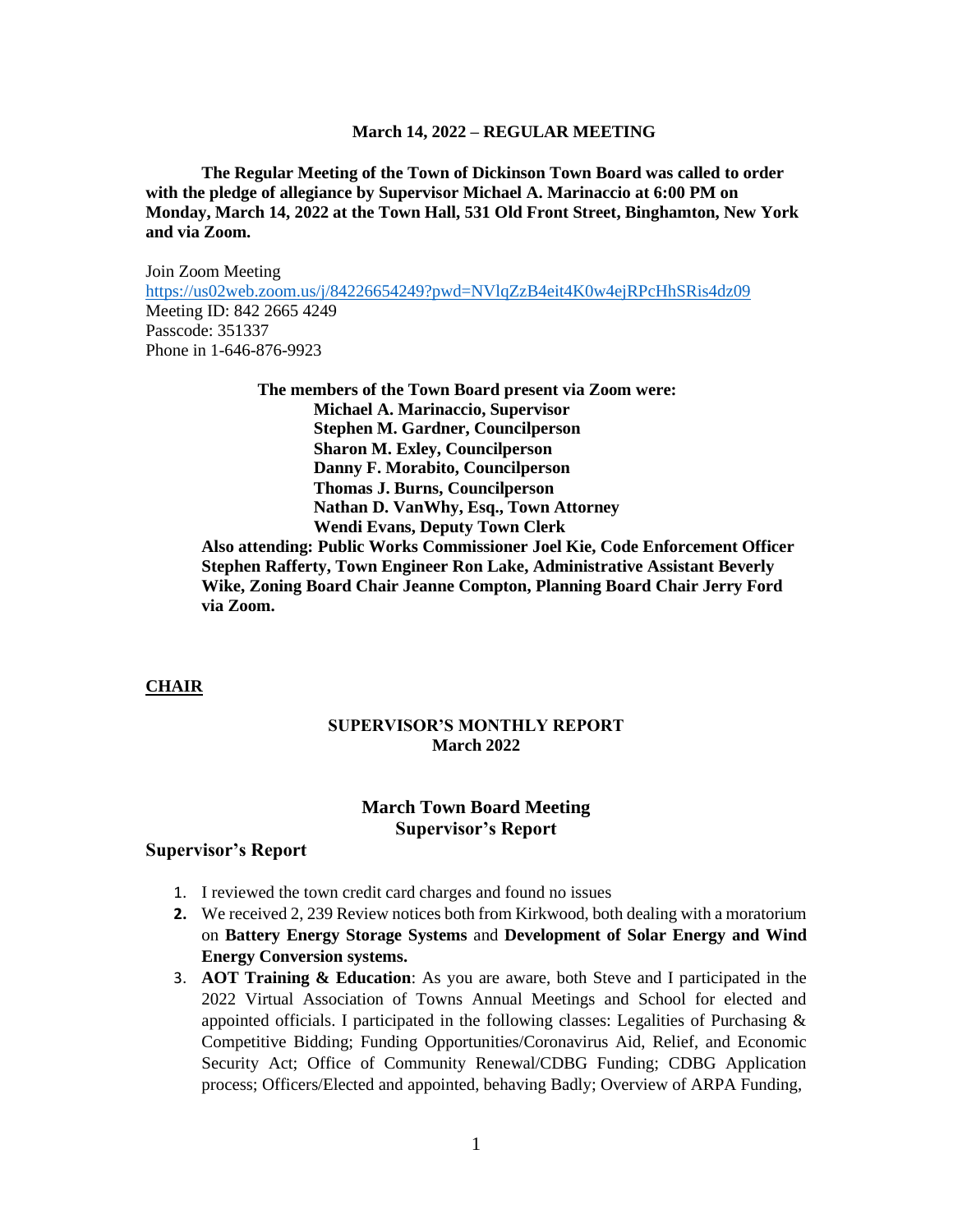### **SUPERVISOR'S REPORT CONTINUED:**

Local procurement Policies, American Rescue Plan Act, and much more. All of the Legislative Resolutions that were presented during the business meeting were passed.

- 4. Steve Rafferty was contacted by an engineer notifying him that the Eco-No Lodge may be converted into apartments. I believe that the area is not zoned for that, but Steve will wait for the specific plans and go from there.
- 5. I have been made aware that there have been at least 22 calls for police action at the Red Roof Inn located at 650 Old Front St. I will be discussing this further with our town attorney for guidance as to what actions we can take at this time. I have learned that the management at Red Roof has been enforcing their hotel policies and throwing their room occupants out once there is an issue.
- 6. The Planning Board approved the final site plan for the **Fairview** project on Adams St.
- 7. Message from the Greater Binghamton Chamber: We reached out a while back to talk about a concept we had to develop an eleven-county water trail encouraging responsible usage and encourage entrepreneurship for outfitters along the trail.

## **Code Violations/Appearance Tickets**

### **Building Permits**

- 1. 534 Old Front St., this is the former motorcycle shop, replacing electrical supply, will be used to store lawn mowers
- 2. 603 Old Front St., building a new garage, old garage collapsed
- 3. 41 Forest Hills Blvd., replace aluminum front door awning with a permanent roof.
- 4. 220 Airport Rd.

## **Dog Control Reports**

TOWN: 22 calls, past due licenses, dogs removed from home where resident was arrested, dog wandering on neighbor's property, aggressive dog VILLAGE: 8 calls, past due licenses, loose dog,

## **NYSEG UTILITY SHUTOFF NOTICES: No notices received**

## **Next Town Board Meeting**

Our next Town Board meeting is scheduled for Monday, April 4, 5:30 PM, Work Session.

### **PUBLIC COMMENTS**

Supervisor Marinaccio opened the meeting to public comments. None were heard.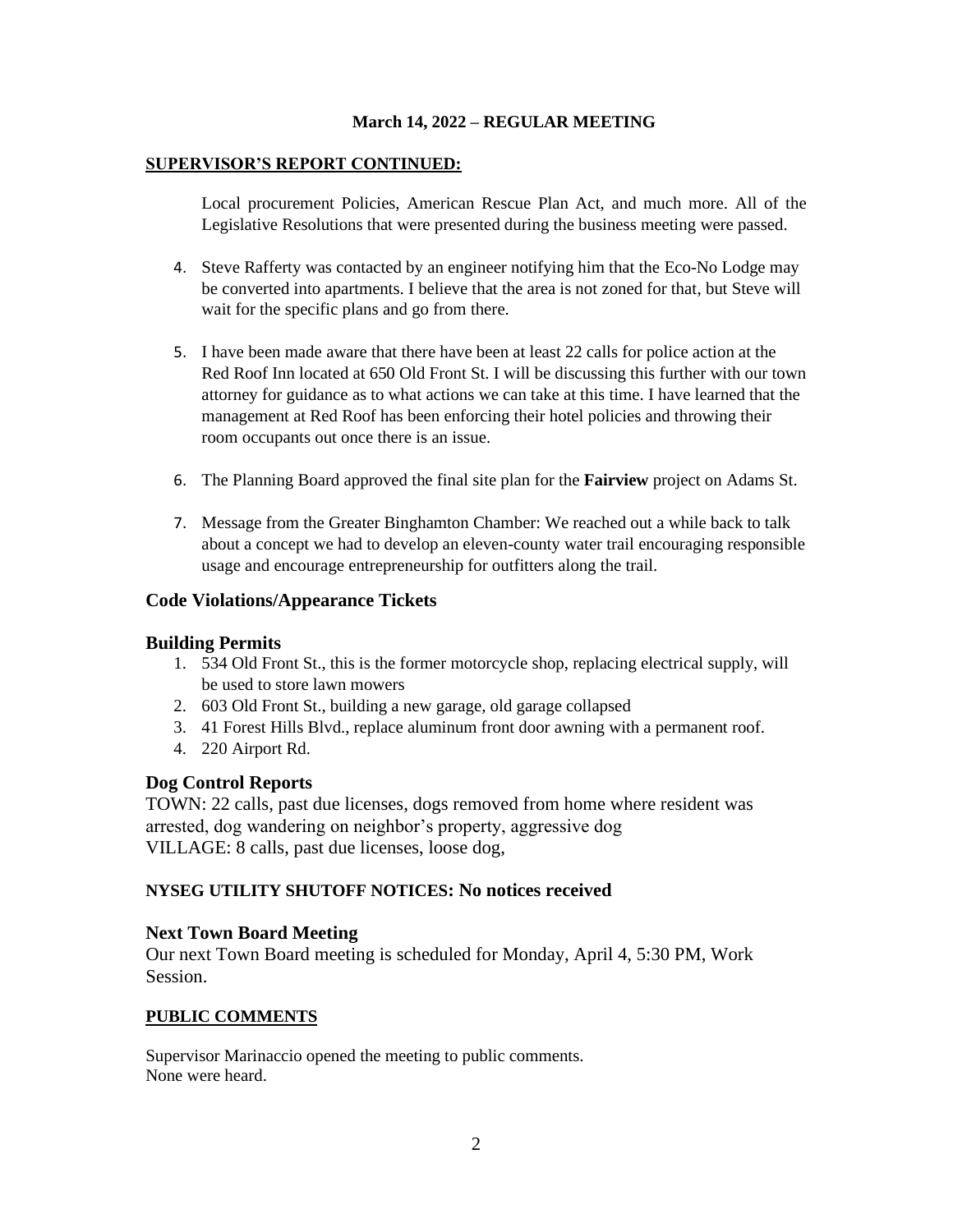## **COMMITTEE REPORTS**

## • **PUBLIC WORKS**

- o Councilperson Exley talked to Joel Kie regarding the skid steer replacement. Councilman Burns looked at it with Joel, thinks it is a good deal and we should do it.
- o There was a discussion on the change in the Starbucks traffic reconstruction. Ordering is in the front of the building and out the back. Does eliminate traffic. Question is on angled parking.

### • **FINANCE**

## o **TOWN CLERK MONTHLY FINANCIAL REPORT**

Councilperson Gardner made a motion to accept the **February 2022 Monthly Financial Report** for the **Town Clerk in the amount of \$1,181.50.** On a motion by Councilperson Gardner seconded by Councilperson Morabito. All in favor.

#### o **SUPERVISOR'S MONTHLY FINANCIAL REPORT**

Councilperson Gardner made a motion to accept the **December 2022 Supervisor monthly report** in the amount of \$1,299,400.88, seconded by Councilperson Exley. All in favor

## **ABSTRACTS FOR APPROVAL**

On Motion from Councilperson Gardner, seconded by Councilperson Burns to approve **abstract # 3**, dated **March 14, 2022** in the amount of **\$146,350.44.** Vote Ayes-5, Nays-0, Absent-0.

> Supervisor Marinaccio voting Aye Councilperson Gardner voting Aye Councilperson Exley voting Aye Councilperson Morabito voting Aye Councilperson Burns voting Aye

Unanimously passed and noted as duly adopted.

**Abstract Summary of Audited Vouchers for Funds respectively in the amount(s) of \$146,350.44.**

**Voucher #3 for March 14, 2022 in the amount of \$146,350.44.** 

| <b>General Fund</b>          | \$24,211.33 |
|------------------------------|-------------|
| <b>Part Town</b>             | \$0.00      |
| <b>Highway</b>               | \$26,026.52 |
| <b>Fire districts</b>        | \$79,950.00 |
| <b>Light Districts</b>       | \$2,377.80  |
| <b>Sewer Operating Dist.</b> | \$1,116.07  |
| <b>Water Operating Dist.</b> | \$12,668.72 |

### • **PERSONNEL**

Supervisor Marinaccio commented that he is looking at candidates to fill Beverly Wike's position.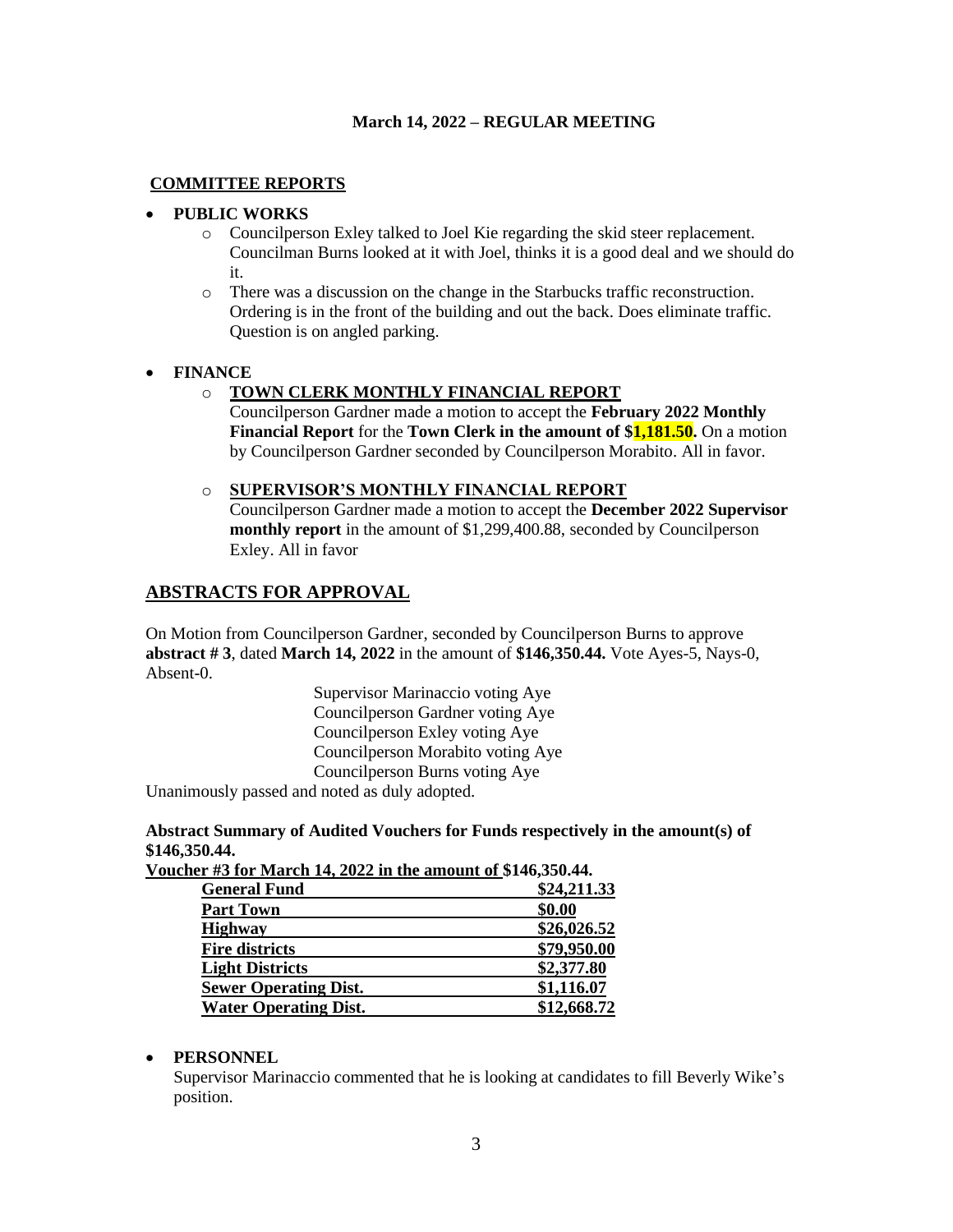#### **APPROVAL OF MINUTES**

On a motion by Councilperson Exley seconded by Councilperson Gardner to approve the **Work Session Meeting Minutes of February 7, 2022** and the **Regular Meeting Minutes of February 14, 2022**. All in favor. Vote- Ayes-5, Nays-0, Absent-0. All in favor.

### **ATTORNEY**

#### **RESOLUTION 2022-11**

The following Resolution was offered by Councilperson Morabito, who moved its adoption, seconded by Councilperson Exley to wit:

BE IT RESOLVED, by the Town Board of the Town of Dickinson, Broome County, New York as follows:

**RESOLUTION: APPROVING UPDATED SMOKE FREE GROUNDS POLICY**  The question of adoption of the foregoing Resolution was duly put to a vote on roll call which resulted as follows: All in favor. Vote Ayes  $-5$ , Nays  $-0$ , Absent-0.

> Supervisor Marinaccio voting Aye Councilperson Gardner voting Aye Councilperson Exley voting Aye Councilperson Morabito voting Aye Councilperson Burns voting Aye

All in favor. Copy on file in the Town Clerk's office.

### **RESOLUTION 2022-12**

The following Resolution was offered by Councilperson Gardner, who moved its adoption, seconded by Councilperson Exley to wit:

BE IT RESOLVED, by the Town Board of the Town of Dickinson, Broome County, New York as follows:

#### **RESOLUTION: APPOINTING KYLE DOYLE AS PART TIME DEPUTY CODE OFFICER.**

The question of adoption of the foregoing Resolution was duly put to a vote on roll call which resulted as follows: All in favor. Vote Ayes –5, Nays – 0, Absent-0.

> Supervisor Marinaccio voting Aye Councilperson Gardner voting Aye Councilperson Exley voting Aye Councilperson Morabito voting Aye Councilperson Burns voting Aye

All in favor.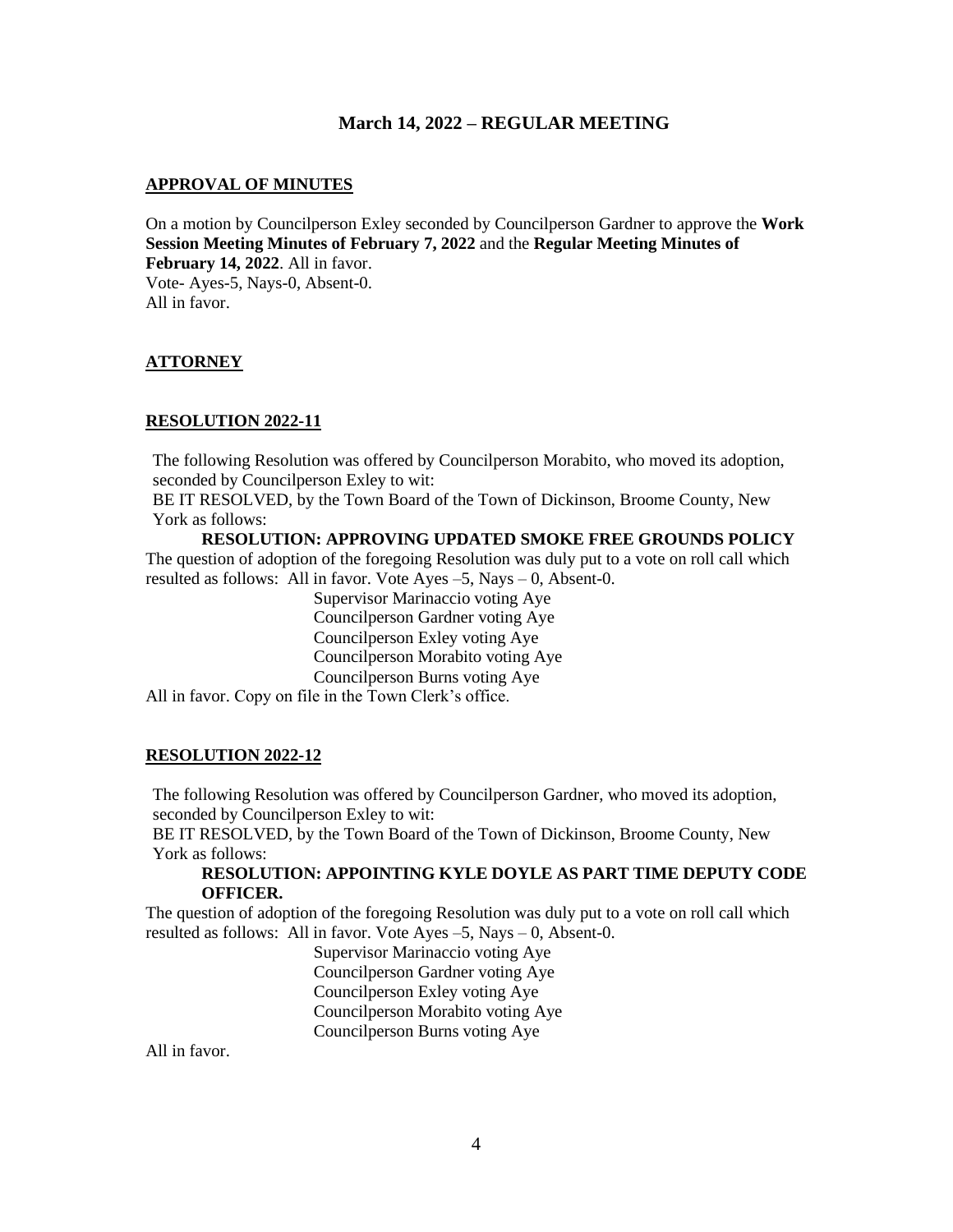#### **RESOLUTION 2022-13**

The following Resolution was offered by Councilperson Morabito, who moved its adoption, seconded by Councilperson Burns to wit:

BE IT RESOLVED, by the Town Board of the Town of Dickinson, Broome County, New York as follows:

#### **RESOLUTION: APPROVING INCREASE IN SALARY FOR KYLE DOYLE BY \$2.00/HOUR EFFECTIVE MARCH 19,**

The question of adoption of the foregoing Resolution was duly put to a vote on roll call which resulted as follows: All in favor. Vote Ayes-5, Nays – 0, Absent-0.

> Supervisor Marinaccio voting Aye Councilperson Gardner voting Aye Councilperson Exley voting Aye Councilperson Morabito voting Aye Councilperson Burns voting Aye

All in favor.

### **PUBLIC WORKS – WATER & HIGHWAY DEPARTMENT**

• Public Works Commissioner Kie reported that he has no deputy so he cannot make purchases without being present. He would like to give Matt Fitzpatrick a credit card just in case and asked the board to give permission to give him one. Councilperson Morabito suggested we do not limit him less than \$6,999. Supervisor Marinaccio will be authorized as well and suggested \$5,000. The Supervisor motioned for a \$5,000 purchase limit.

On a motion of Councilperson Morabito and seconded by Councilwoman Exley. All in favor.

Discussion – accountability is to review charges immediately.

• Public Works Commissioner Kie stated that the **s**kid steer is 5 years old and has no warranty. It is due for full service. Mr. Kie would like to trade it in. Same one \$15,247.00 trade in. \$37,000 trade in value. Budgeted \$30,000, short \$20,000. Requesting amendment to transfer \$20,000 from current year 2022. Councilperson Morabito thinks it is a good deal. Next time need to budget for it instead of transfer. Councilperson Burns asked about extended warranty. Wants to find out what it would cost for 5 yrs.

#### **RESOLUTION 2022-14**

The following Resolution was offered by Councilperson Morabito, who moved its adoption, seconded by Councilperson Gardner to wit:

BE IT RESOLVED, by the Town Board of the Town of Dickinson, Broome County, New York as follows: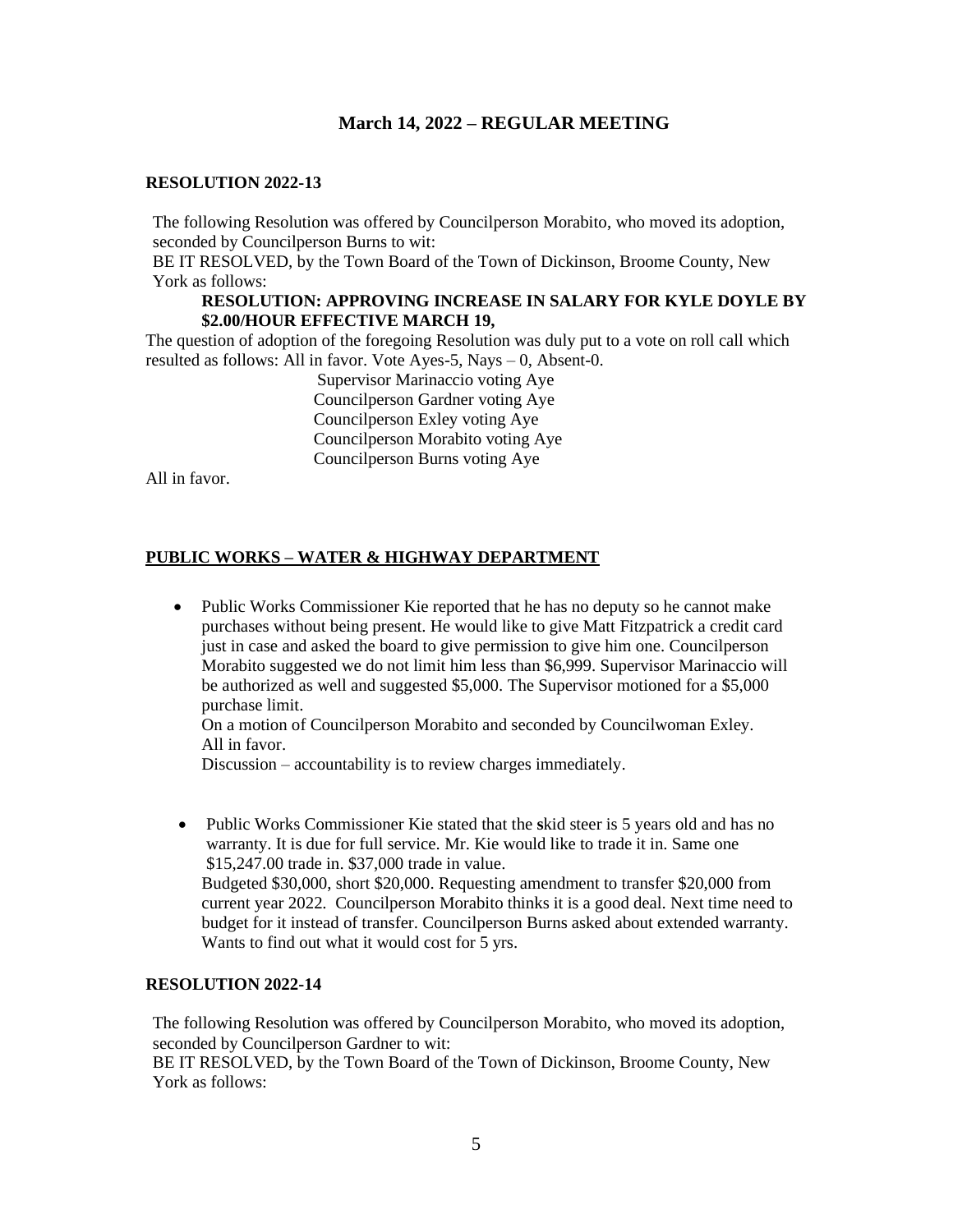### **RESOLUTION: TO AMEND THE 2022 HIGHWAY FUND BUDGET TO HELP FINANCE THE COST OF EQUIPMENT (SKIDSTEER, LOADER AND TRAILER) TO BE PURCHASED IN 2022 BY APPLYING \$20,000 FROM APPROPRIATION ACCOUNT DB9730.6 - BOND ANTICIPATION DEBT PRINCIPAL AND MOVING SUCH AMOUNT TO APPROPRIATION ACCOUNT DB130.2 - HIGHWAY AND MACHINERY EQUIPMENT, CAPITAL OUTLAY.**

The question of adoption of the foregoing Resolution was duly put to a vote on roll call which resulted as follows: All in favor. Vote Ayes-5, Nays – 0, Absent-0.

> Supervisor Marinaccio voting Aye Councilperson Gardner voting Aye Councilperson Exley voting Aye Councilperson Morabito voting Aye Councilperson Burns voting Aye

All in favor.

#### **RESOLUTION 2022-15**

The following Resolution was offered by Councilperson Gardner, who moved its adoption, seconded by Councilperson Burns to wit:

BE IT RESOLVED, by the Town Board of the Town of Dickinson, Broome County, New York as follows:

### **RESOLUTION: APPROVING THE PURCHASE NEW CAT SKIDSTEER OFF OF STATE CONTRACT #C69406 FOR THE AMOUNT NOT TO EXCEED \$52,247.00 FINANCED BY A TRADE IN OF \$37,000 WITH THE REMAINING CASH BALANCE BEING PAID FROM THE BUDGET LINE ITEM.**

The question of adoption of the foregoing Resolution was duly put to a vote on roll call which resulted as follows: All in favor. Vote Ayes-5, Nays – 0, Absent-0.

> Supervisor Marinaccio voting Aye Councilperson Gardner voting Aye Councilperson Exley voting Aye Councilperson Morabito voting Aye Councilperson Burns voting Aye

All in favor.

#### **BEV WIKE – SEWER & WATER ACCOUNTS**

Administrative Assistant Wike reported that the sewer is a little short so may want to consider raising rates or increase the minimum charge. Compared to other towns. Owed \$200,000. Paid back \$100,000. Due \$100,000. Sewer is short, water is good.

- Need to raise \$200,000
- Going to keep going up